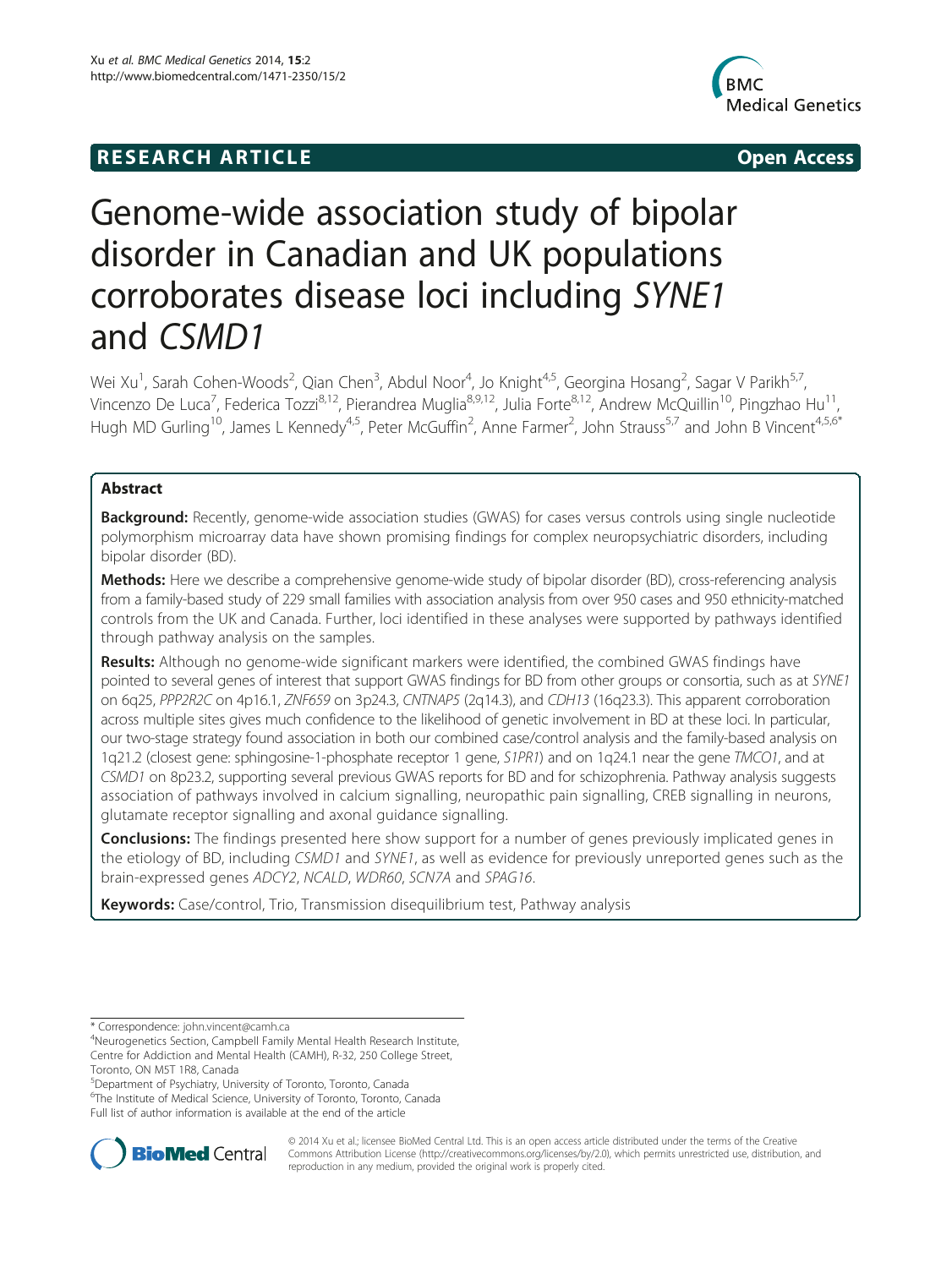#### Background

Bipolar disorder (BD), also known as manic-depressive illness, is a chronic and devastating psychiatric condition, affecting 0.5-1.6% of the general population across their lifetime [\[1](#page-11-0)]. The frequency of hospitalization, psychological impairment, family devastation and suicidal behaviour make BD a major public health concern [\[2,3](#page-11-0)], with an estimated total annual societal cost of at least 45 billion dollars in North America [[4\]](#page-11-0). It is characterized by the recurrence of manic and hypomanic episodes. Although the majority of BD sufferers experience a significant reduction in symptoms between episodes of illness, approximately 60% develop chronic interpersonal and occupational impairment, with the result of untreated illness usually generating major disability [[1\]](#page-11-0). Comorbidity with other psychiatric illness such as alcohol or substance abuse may also exacerbate the long-term course of BD [[1\]](#page-11-0).

Family, twin and adoption studies provide strong evidence of the genetic predisposition to BD [[5,6](#page-11-0)], with heritability estimates typically in the region of 80%. The recurrence risk in siblings of a BD proband is  $\sim 8\%$  (corresponding to a sibling relative risk compared with the general population of  $\lambda_s \sim 8$ ), and for monozygotic (identical) co-twins the risk is  $\sim 60\%$ .

Identification of susceptibility genes for BD is the first step on a path toward improved understanding of the pathogenesis of mood disorders,with much to offer including (a) more effective and better targeted treatments, (b) earlier recognition of individuals at risk, and (c) improved understanding of environmental factors [[7](#page-11-0)-[9\]](#page-11-0). Linkage study findings support the view that no variation within a single gene can explain the majority of cases of BD, and demonstrates features that are typical in studies of complex genetic disorders, such as: (1) No finding replicates in all data sets, (2) Modest levels of statistical significance and estimated effect sizes, and (3) Chromosomal regions of linkage are typically broad  $(often > 20-30 cM).$ 

Recent advances in density and speed of high-throughput single nucleotide polymorphism (SNP) genotyping along with a reduction in costs has provided researchers with an excellent opportunity to dissect the genetics of BD, under the hypothesis that common variants contribute to the disease. There has since been a wave of large genomewide association studies (GWAS) of BD that have used high-density SNP microarrays to look for common shared genotypes and haplotypes. Although such studies seem to suffer from many of the same problems as the familybased whole genome scans performed using microsatellite markers, i.e. failure to replicate across different sample sets and a realization that much larger sample sizes are necessary, the use of standard SNPs and genotyping methodologies has allowed the pooling of data from large patient cohorts, and this has led to some exciting findings of possible susceptibility loci and genes such as DGKH, CACNA1C and ANK3 [[10](#page-11-0)] (reviewed in Lee et al., 2012).

In the current study, we utilized an alternative and, we believe, more efficient strategy, that used genotype data from more than 950 BD cases and 950 psychiatrically screened controls collected from two sites with identical ascertainment criteria and assessment methods - one in Canada, the other in the UK. As a source of independent validation, we have also analysed genome-wide genotype data from a Canadian cohort of small families.

#### Methods

#### Subject recruitment

For the total 1922 samples, there are 871 samples from Toronto constituting 431 cases (160 males and 271 females) and 440 controls (176 males and 264 females); there are 1051 samples from UK including 538 cases (180 males and 358 females) and 513 controls (192 males and 321 females). A breakdown of mean and median age at interview, age of onset (AOO), diagnostic subtype (BD I versus BD II), presence of psychotic symptoms, suicide attempt and family history of psychiatric disorders has been provided previously for both the Toronto and UK cohorts [[11](#page-11-0)]. The 229 Toronto parent-offspring trio families, including 215 families with BD proband and both parents, and 14 families with BD proband and just 1 parent. Demographic information and ascertainment criteria for the family cohort have been reported previously [[12](#page-11-0)].

From the CAMH, Toronto site BD individuals and unrelated healthy controls matched for age, gender and ethnicity were recruited. Inclusion criteria for patients: a) diagnosed with DSMIV/ICD 10 BD I or II; b) 18 years old or over; c) Caucasian, of Northern and Western European origin, and three out of four grandparents also N.W. European Caucasian. Exclusion criteria include: a) Use of intravenous drugs; b) Evidence of mental retardation; c) Related to an individual already in the study; d) Manias that only ever occurred in relation to or as a result of alcohol or substance abuse or dependence and/or medical illness; e) Have any manias as a result of a non-psychotropic substance. In this study, the SCAN interview (Schedule for Clinical Assessments in Neuropsychiatry) was used. SCAN was developed in the framework of the World Health Organisation (WHO) and the National Institutes of Health (NIH) Joint Project on Diagnosis and Classification of Mental Disorders Alcohol and Drug Related Problems [\[13](#page-11-0)]. Details on SCAN are available at<http://apps.who.int/iris/handle/10665/40356>.

Using both SCAN and case note review, each case was assigned DSM-IV and ICD 10 diagnoses by two independent team members with extensive diagnostic experience according to lifetime consensus best-estimate diagnosis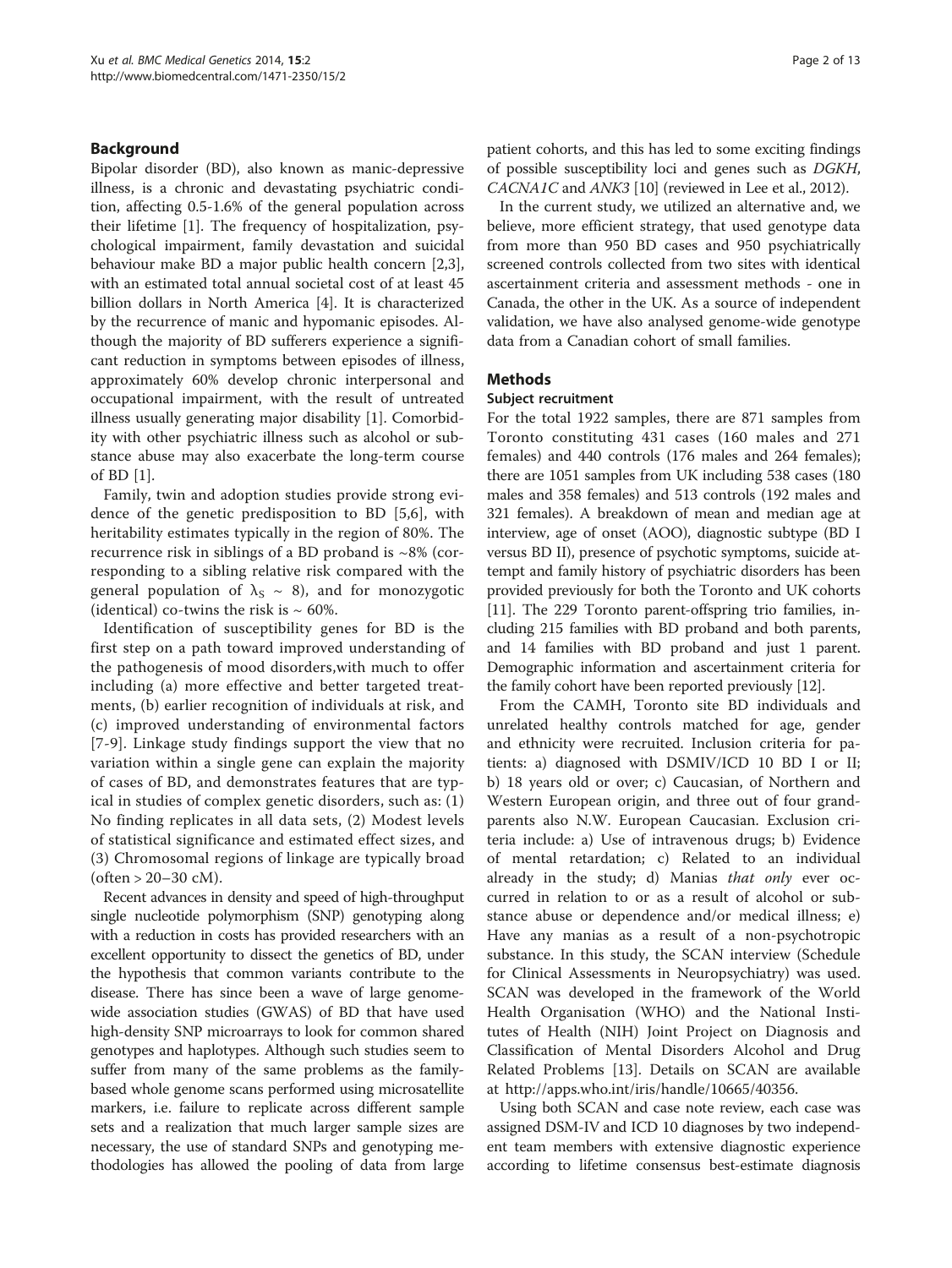[[14](#page-11-0)]. Lifetime occurrence of psychiatric symptoms was also recorded using the OPCRIT checklist modified for use with mood disorders [[15](#page-11-0)].

Similar methods and criteria were also used to collect a sample of 538 BD cases and 513 controls in London at the Institute of Psychiatry [\[16\]](#page-11-0) (as described in Gaysina et al., 2010).

Our third sample is an independent BD cohort)t of 229 parent/affected offspring trio families also collected in the Toronto area. Methods included recruitment from hospital clinics and through advertising, SCID-I interviews, and best estimate consensus diagnosis [[17](#page-11-0),[18](#page-11-0)].

Both studies were approved by local Research Ethics Committees (the CAMH Research Ethics Board (REB) in Toronto, and the College Research Ethics Committee (CREC) at King's College London, and informed written consent was obtained from all participants.

#### Genotyping

Genome-wide genotyping was performed for the Toronto and London case/control cohorts using the Illumina-Sentrix Human Hap550 BeadChip (Illumina Inc., San Diego, CA, USA). Data was extracted by the Illumina® Beadstudio software from data files created by the IlluminaBeadArray reader. Mainly, these were genotyped by Illumina Inc. (San Diego, CA, USA) however 280 samples (97 cases and 183 controls) from the Toronto cohort were genotyped at the Genome Quebec facility. For the Toronto parent-offspring trio family cohort, Affymetrix 5.0 arrays (Affymetrix, Santa Clara, CA, USA) were used, and genotyped by the London Regional Genomics Centre (London, Ontario).

#### Sample and SNP quality control

After genotyping, the discovery cohort samples were subject to a battery of a quality control (QC) tests. Reported and genetic gender were examined using X-chromosome linked SNPs. Relatedness between samples, sample contaminations, mis-identification and duplications were tested using genome-wide identity-by-descent (IBD) estimation; inconsistent samples were dropped from the analysis. Separate QC was applied on the validation cohort including the 229 Toronto parent-offspring trio families.

SNPs were subject to QC before analysis. Samples and markers with call rates below 95% were excluded from analysis. We removed SNPs with minor allele frequencies below 1%. To minimize genotyping errors we excluded SNPs with p-value  $\langle 10^{-5}$  for HWE of control samples. PLINK software was used for quality control steps described above [\[19](#page-11-0)].

#### Population stratification

Principal component analysis was conducted with EIGEN-STRAT [\[20\]](#page-11-0) on the discovery cohort with SNPs selected

after QC filtering. To ensure the most homogeneous groups for association analysis, we excluded subjects with outliers defined by EIGENSTRAT [\[20\]](#page-11-0). Principal components (PCs) were selected based on analysis of the scree plot. For the genetic association analysis, the selected principal components were adjusted in the logistic regression model to correct for population stratification. We did not apply principle component analysis on the validation cohort since the family-based association tests are robust against population substructure [[21](#page-11-0)].

#### Genotype imputation

Since the discovery and validation datasets were genotyped on different GWAS SNP platforms, and the validation dataset has a smaller number of SNPs, genotypes of the SNPs that are not in the validation cohort were imputed. Beagle V3.3.1 [[22\]](#page-11-0) was used for the trio family imputation using a trio reference panel (HapMap3 Phasing Data: [ftp://ftp.ncbi.](ftp://ftp.ncbi.nlm.nih.gov/hapmap//phasing/2009-02_phaseIII/HapMap3_r2/CEU/TRIOS/) [nlm.nih.gov/hapmap//phasing/2009-02\\_phaseIII/HapMap3\\_](ftp://ftp.ncbi.nlm.nih.gov/hapmap//phasing/2009-02_phaseIII/HapMap3_r2/CEU/TRIOS/) [r2/CEU/TRIOS/](ftp://ftp.ncbi.nlm.nih.gov/hapmap//phasing/2009-02_phaseIII/HapMap3_r2/CEU/TRIOS/) [\[23\]](#page-11-0)) as this has better accuracy than imputation using a phased reference panel [[22](#page-11-0)]. Individual genotypes with probability less than 0.90 were not included. Hidden Markov models (HMMs) were used for the imputation [[22\]](#page-11-0).

#### Association analysis

The association analyses were first applied on the discovery cohort with only autosomal markers tested for association. Although we used an additive genetic model for primary analyses, we also explored dominant and recessive genetic models for sensitivity analysis. Logistic regression models were applied based on a genetic additive model. Odds ratios (OR) and 95% confidence intervals (CI) were estimated for the cases compared to the control group. The association, adjusting for principal components from the EIGENSTRAT analysis, was tested using multivariate logistic regression (SAS v9.2, Cary, NC). Association analysis on the validation cohort of trio families was performed using the transmission disequilibrium test (TDT) [[24\]](#page-11-0). Power calculations for association analyses were performed using QUANTO [[25,26\]](#page-11-0).

#### Exploratory analysis on combined discovery and validation datasets

Exploratory analysis was applied on the combined dataset of unrelated case control individuals and the trio family data. A hybrid method was applied to combine the distinct estimates from separate case control samples and parent-offspring trio families [\[27\]](#page-11-0). The estimates obtained from separate analyses are combined into an overall risk estimate and provided with the corresponding pvalue. As an exploratory analysis, the combined analysis was applied on the SNPs that were nominally significant  $(p < 0.01)$  in both the discovery and validation analysis.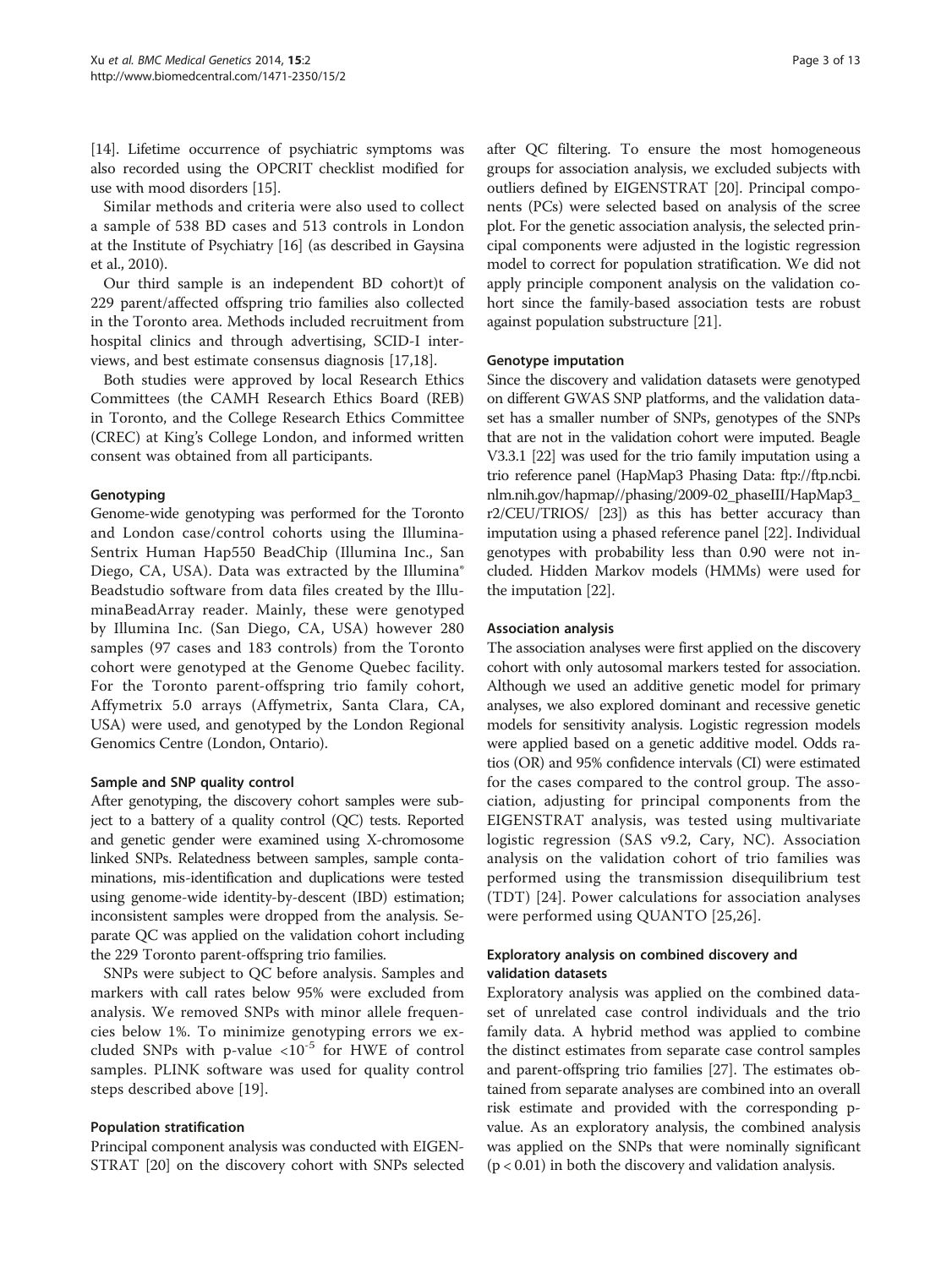#### Overlap of data with other published GWAS studies

Analysis of microarray genotype data for a subset of the cases/control cohort (483 cases, 462 controls) from the Institute of Psychiatry, London has been included in several published GWAS meta-analysis reports, including the Wellcome Trust Case Control Consortium (WTCCC) 2007, Scott et al., 2009, and Sklar et al., 2011 [\[28-30\]](#page-11-0). Data from a subset of the Canadian cohort (334 cases and 257 controls) were also included in the meta-analyses published by Scott et al., 2009 and Sklar et al., 2011, and in a locus-specific replication analysis locus by McMahon et al., 2010 (3p21.1) [[31\]](#page-11-0) and Francks et al., 2010 (19q13) [\[32\]](#page-11-0). Thus, the current study includes 55 cases and 49 controls from the London cohort and 97 cases and 183 controls from the Toronto cohort that do not overlap with these studies. GWAS for the small families does not overlap with any published genome-wide study, and pathway analysis on these cohorts has not been published previously.

#### Pathway analysis

Our pathway analysis on the discovery cohort data followed that described by Beyene et al. [\[33](#page-11-0)]. For each SNP passing QC, we performed univariate SNP association analysis using logistic regression in PLINK. We selected SNPs that have nominal association  $(p < 0.01)$ from the discovery data association analysis. This includes 5111 SNPs.We obtained the nearest gene for each of the selected SNP from the Illumina SNP annotation file (HumanHap550Yv3\_Gene\_Annotation, available from icom.illumina.com) based on physical distance. The SNPs were mapped to 2155 genes. For each of the mapped genes, we obtained an aggregate summary measure based on individual values for SNPs assigned to this gene. Here we used the maximum of absolute summary measure over all SNPs mapped to the gene [[33](#page-11-0)].

The aggregated summary measure was used to evaluate the significance of predefined pathways using Ingenuity Pathway Analysis software (IPA, version 11904312). Briefly, for a given pathway, statistical significance of the pathway enrichment is calculated using a Fisher's exact test based on the number of genes annotated, number of genes represented in the input dataset, and the total number of genes being assessed in the experiment. A pathway was deemed significant if the adjusted p-value of enrichment was  $\leq 0.05$  (adjusted for multiple comparisons using a Benjamini-Hochberg correction [[34](#page-11-0)]).

#### Results and discussion

To test the common variant hypothesis more comprehensively, we performed an unbiased genome-wide association study of common variation using the discovery dataset of 1922 case–control samples. Findings were validated using the independent family-based cohort.

Quality-control (QC) procedures were applied to the 510,740 single nucleotide polymorphisms (SNPs) in the discovery dataset and 440,794 SNPs in the validation dataset.

#### Population stratification

After applying QC filters, 502,877 common autosomal SNPs remained in the discovery dataset and 346,565 common autosomal SNPs remained in the validation dataset. To account for possible population stratification, principal component analysis was undertaken with EIGENSTRAT [[20](#page-11-0)]. Five subjects were identified as population outliers and excluded from the analysis. Three principal components were selected based on scree plot. Additional analyses for population stratification were undertaken with each of the genetic markers adjusting for the three principle components. The final datasets included 912 cases and 903 controls in the discovery dataset and 224 families (636 individuals) in the validation dataset. The average genotyping rate in the remaining individuals was 99.7%. The logistic regression model was used for association analyses in the discovery cohort. In the discovery dataset, none of the p-values met the stringent and perhaps overly conservative Bonferroni correction for genomewide significance (Figure [1](#page-4-0)A). The distribution of pvalues examined in the discovery dataset demonstrated a close match to that expected for a null distribution except at the extreme tail of low p-values (Figure [2](#page-4-0)).

#### Discovery dataset analysis

We computed the power of the 1815 samples in the discovery dataset. Given a prevalence of BD of 0.01, a SNP in LD  $(D' = 1)$  with a risk allele frequency 0.3, we have 76% power to detect significant association at p = 5.0E-7 under an additive model with strong effect size of OR 1.5. To detect an association with the same assumptions and at  $p = 5.0E-8$  significance level, the statistical power is reduced to 0.61. With a moderate effect size of OR 1.3, the power to detect genome wide significant association (p < 5.0E-8) is very low. Despite no genome-wide significant association ( $p < 5.0E-8$ ), 68 SNPs in our discovery dataset showed suggestive association with BD risk ( $p < 0.0001$ ), many of which are replicating other GWAS findings for BD (Table [1](#page-5-0) shows a subset of these SNPs with previous GWAS evidence for BD; the full set is given in Additional file [1\)](#page-10-0). The most significant SNP was rs11787406, which is located just downstream of the gene *PRSS5* on 8p23.1 ( $p = 2.35E-6$ ). Also, among the top 68 SNPs we see 6 SNPs within the gene SYNE1 on 6q25, with lowest  $p = 3.02E-6$  (plus a further 8 SNPs among the top 1000 SNPs; Additional file [1:](#page-10-0) Table S1; Figure [3](#page-6-0)). SNPs in this gene showed moderate association in the WTCCC study of  $\sim$ 2000 bipolar cases and  $\sim$ 3000 controls [[28\]](#page-11-0), with a genotypic p-value of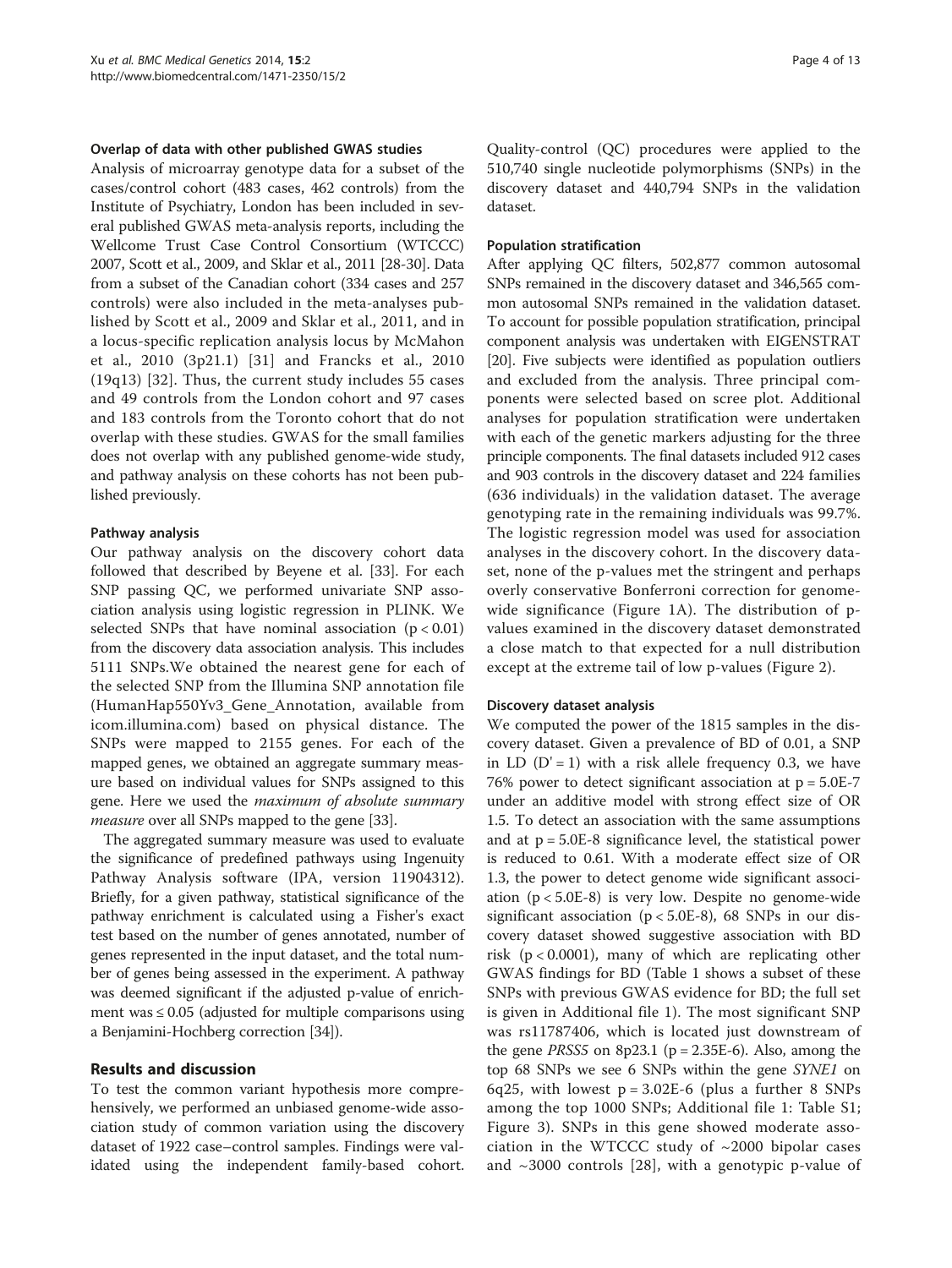<span id="page-4-0"></span>

1.92E-05 for SNP rs2763025. Similarly, in a GWA meta-analysis [\[35\]](#page-11-0) 14 SNPs within SYNE1 were identified with p value <9.0E-6. As the WTCCC study and Liu et al. meta-analyses included the case/control cohort from London, this cannot be presented as a completely independent observation, however the SYNE1 SNP rs17082664 also showed suggestive association in a combined analysis of WTCCC plus STEP-UCL and ED-DUB-STEP2 datasets  $(p = 3.6E-6)$ , with much of the signal coming from the STEP-UCL study, which on its own gives  $p = 3E-4$  [[36](#page-11-0)]. A single SNP in ZNF659 on 3p24.3 was among the top 68 (with a further 4 SNPs among the top 1000; Additional



file [1](#page-10-0): Table S1). Sklar et al. [[37](#page-11-0)] (no overlap with current datasets) also reported nominal association for this gene, with  $p = 3.25E-4$  at rs259521. We also report 3 SNPs among the top 68 situated within the ZNF274 gene (rs $4444432$ : p =  $4.85E-6$ ) on 19q13. However, this is someway distal to the nominal association for schizophrenia and psychosis reported by Francks et al. [\[32](#page-11-0)]. We also see suggestive association at rs4689410, within the PPP2R2C gene on  $4p16.1$  (p = 5.96E-6), which was previously reported to be associated to bipolar disorder [[38,39](#page-12-0)].

In addition, a number of genes with no previous association to BD have multiple SNPs with suggestive association (Additional file [1:](#page-10-0) Table S4), including the brain-expressed genes, ADCY2, NCALD, WDR60, SCN7A and SPAG16.

#### Validation dataset analysis

We computed the power of the TDT in 224 trio families in our validation sample. Given a prevalence of BD of 0.01, a SNP in LD  $(D' = 1)$  with a risk allele frequency 0.3, we have 82% power to detect association at the  $p =$ 0.05 significance level under an additive model with a strong effect of OR 1.5. To detect an association with a moderate effect size of OR 1.3, the statistical power reduce to 0.58. 132 SNPs in the validation dataset showed suggestive association ( $p < 0.0001$ ), with the lowest pvalue at rs16873052 on 6p24.1, uncorrected  $p = 3.19 \times 10^{-7}$ (Figure 1B). Other SNPs showing suggestive association included SNPs within known candidate genes for BD, such as *PDE4B* ( $p = 7.45 \times 10^{-5}$ ). *PDE4B* encodes a phosphodiesterase that binds directly with DISC1, and is critical for cyclic adenosine monophosphate signalling, which is linked to learning, memory, and mood [[40](#page-12-0)], and shows association with SCZ [\[41-44\]](#page-12-0), and to some degree with BD [[44](#page-12-0)]. SNPs were identified with suggestive association at a number of other genes with plausible biological arguments for involvement in, and/or previous associations to BD,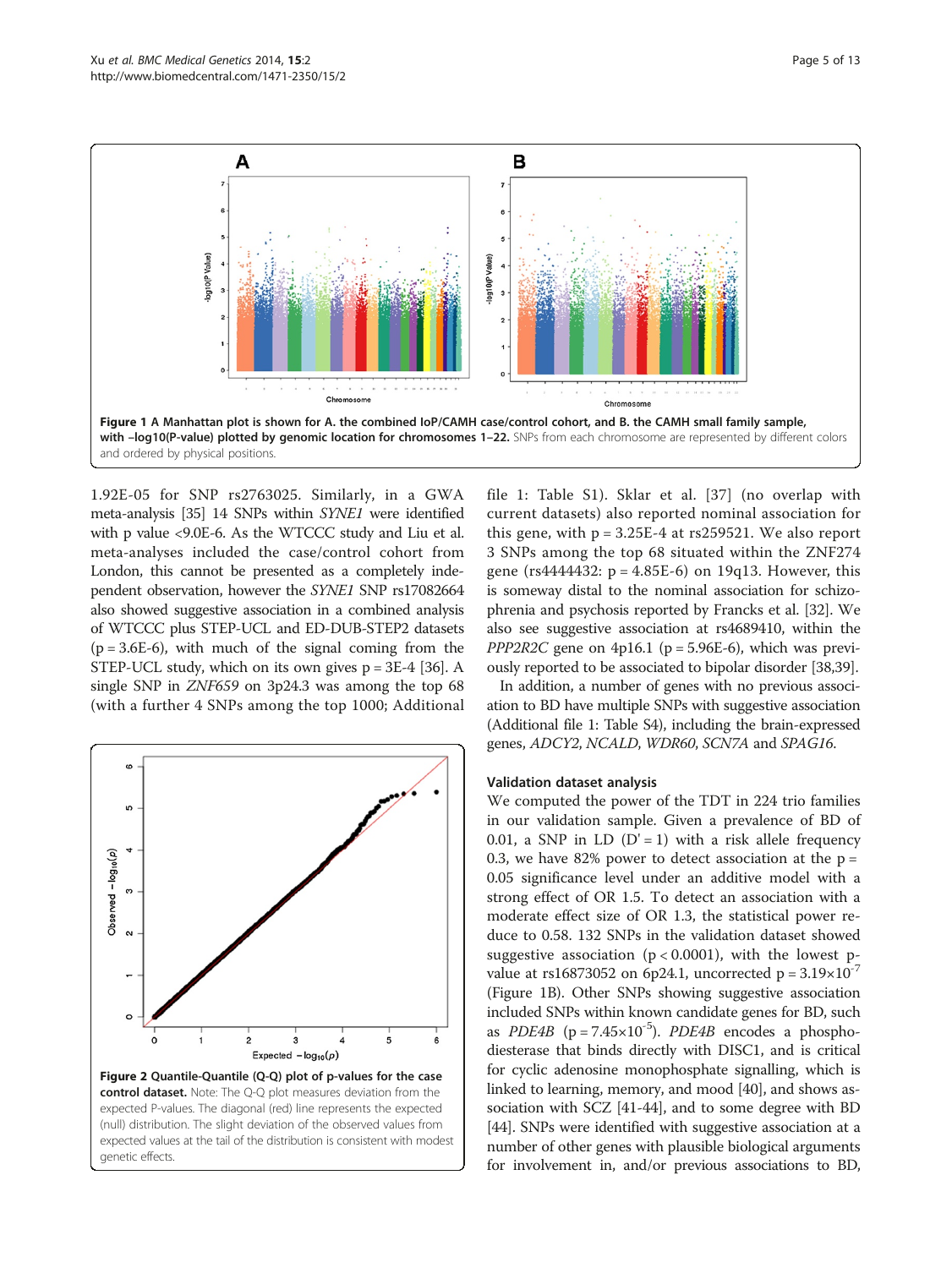<span id="page-5-0"></span>

| Table 1 SNPs showing suggestive association (p < 0.0001) to BD in our combined (CAMH and IoP) GWAS |  |
|----------------------------------------------------------------------------------------------------|--|
|----------------------------------------------------------------------------------------------------|--|

| Chr            | <b>SNP</b> | bp        | A1/A2 | <b>MAF</b> | <b>MAF UK</b> | <b>MAF CAN</b> | P (UnAdj) | OR (UnAdj) | P (Adj)  | OR (Adj) | <b>PUK</b> | P CAN     | Gene                   |
|----------------|------------|-----------|-------|------------|---------------|----------------|-----------|------------|----------|----------|------------|-----------|------------------------|
|                | rs2813164  | 96688031  | CЛ    | 0.3017     | 0.286         | 0.3195         | 3.75E-04  | 1.295      | 5.67E-05 | 1.349    | 0.07331    | 0.001371  | Y0062 <sup>a</sup>     |
| 3              | rs11708571 | 21591377  | G/A   | 0.3062     | 0.3163        | 0.2938         | 1.82E-04  | 0.7633     | 8.66E-05 | 0.7485   | 5.27E-05   | 0.2652    | ZNF659b,c,d            |
| $\overline{4}$ | rs4689410  | 6344204   | A/G   | 0.3434     | 0.3569        | 0.3275         | 2.04E-05  | 0.7418     | 5.96E-06 | 0.7264   | 0.01966    | 0.0002366 | PPP2R2C <sup>e,f</sup> |
| 6              | rs215006   | 152755628 | A/G   | 0.2281     | 0.2095        | 0.2185         | 2.78E-04  | 1.335      | 7.83E-05 | 1.38     | 0.003807   | 0.001586  | SYNE <sub>1</sub> c    |
| 6              | rs214972   | 152775813 | T/C   | 0.2271     | 0.2219        | 0.2327         | 4.73E-05  | 1.383      | 1.66E-05 | 1.419    | 0.003363   | 0.005299  | SYNE1 <sup>c</sup>     |
| 6              | rs2623971  | 152831067 | A/G   | 0.2107     | 0.2225        | 0.2348         | 1.86E-05  | 1.42       | 3.52E-06 | 1.481    | 0.004044   | 0.02257   | SYNE <sub>1</sub> c    |
| 6              | rs2623966  | 152853674 | CЛ    | 0.2122     | 0.2076        | 0.2173         | 1.50E-05  | 1.424      | 3.02E-06 | 1.481    | 0.002348   | 0.002308  | SYNE <sub>1</sub> c    |
| 6              | rs2141150  | 152868632 | C/A   | 0.2138     | 0.2063        | 0.2155         | 1.73E-05  | 1.419      | 3.33E-06 | 1.476    | 0.002484   | 0.002721  | SYNE <sub>1</sub> c    |
| 6              | rs2695261  | 152869726 | CЛ    | 0.2069     | 0.2022        | 0.212          | 2.32E-05  | 1.417      | 4.12E-06 | 1.476    | 0.006699   | 0.001146  | SYNE <sub>1</sub> c    |
| 9              | rs7864144  | 101406038 | G/A   | 0.1284     | 0.1294        | 0.1268         | 4.85E-04  | 0.7059     | 8.05E-05 | 0.6674   | 0.0008592  | 0.1271    | GABBR2 <sup>f,h</sup>  |
| 10             | rs12773173 | 30011304  | T/C   | 0.1028     | 0.1698        | 0.2155         | 1.26E-05  | 0.6902     | 6.56E-05 | 0.7054   | 0.02562    | 8.22E-05  | SVIL <sup>9</sup>      |
| 19             | rs1483651  | 58689834  | C/A   | 0.1914     | 0.2857        | 0.2734         | 9.70E-06  | 1.389      | 7.55E-06 | 1.41     | 0.05476    | 1.10E-05  | $ZNF274^c$             |
| 19             | rs4444432  | 58715538  | GЛ    | 0.2801     | 0.2868        | 0.2741         | 5.58E-06  | 1.402      | 4.85E-06 | 1.419    | 0.05396    | 4.94E-06  | ZNF274 <sup>c</sup>    |
| 19             | rs7256349  | 58718269  | A/G   | 0.281      | 0.3041        | 0.2839         | 4.09E-05  | 1.349      | 4.51E-05 | 1.359    | 0.03677    | 0.0001753 | $ZNF274^c$             |

<sup>a</sup>SNP or locus positive in [29]. <sup>a</sup>SNP or locus positive in [\[29](#page-11-0)].<br><sup>b</sup>SNP or locus positive in [61]

<sup>o</sup>SNP or locus positive in [[61\]](#page-12-0).<br><sup>c</sup>SNP or locus positive in [37]

<sup>c</sup>SNP or locus positive in [\[37](#page-11-0)].<br><sup>d</sup>SNP or locus positive in [28]

<sup>u</sup>SNP or locus positive in [[28\]](#page-11-0).<br><sup>e</sup>SNP or locus positive in [36]

<sup>e</sup>SNP or locus positive in [\[36](#page-11-0)].<br><sup>f</sup>SNP or locus positive in Gurling-UCL top 1000 (*personal communication*).<br><sup>ge</sup>NP or locus positive in [61]

 $9$ SNP or locus positive in [[61\]](#page-12-0).

h<sub>SNP</sub> or locus positive in [[69\]](#page-12-0).

Only SNPs included if located at genes with previous GWAS bipolar disorder associations. Chr = chromosome; SNP = single nucleotide polymorphism; bp = base pair (position from p telomere, according to NCBI36/ hg18); A1 = allele 1; A2 = allele 2; MAF = minor allele frequency, (also for UK and Canadian (CAN) sets); P(UnAdj) = unadjusted p-value; OR(UnAdj) = unadjusted odds ratio; P(Adj) = adjusted p-value; OR(Adj) = adjusted odds ratio; Gene indicates SNP lies within a known gene. Full list of 68 SNPs showing suggestive association (p < 0.0001) is given in Additional file [1:](#page-10-0) Table S2.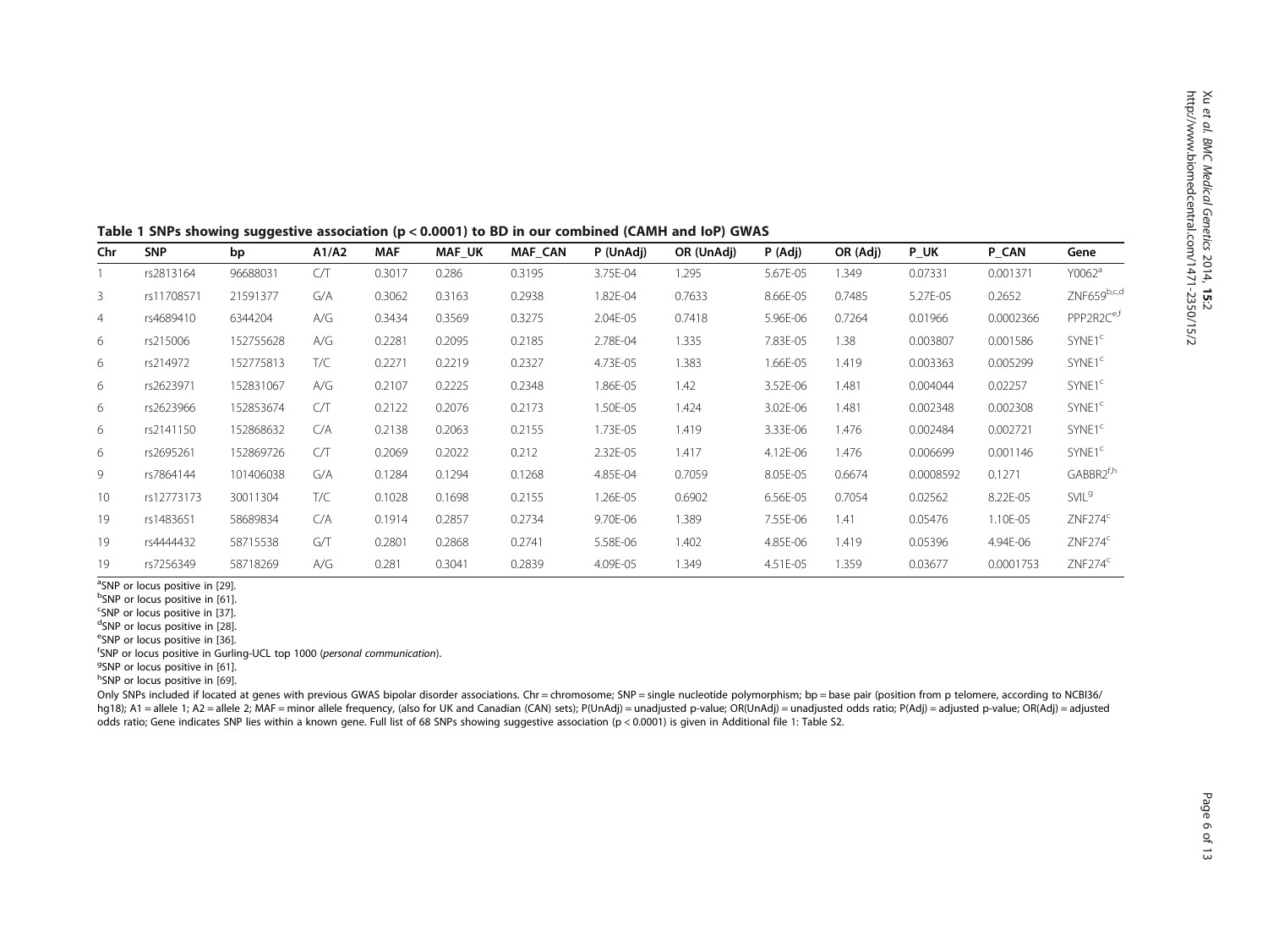<span id="page-6-0"></span>

such as  $NRG3$  (p = 5.53×10<sup>-6</sup>),  $GAD2$  (p = 2.21×10<sup>-5</sup>),  $GRIK2$  $(p = 4.18 \times 10^{-5})$ , GABRG3 (p = 3.83×10<sup>-5</sup>), and the synapseassociated protein 102 gene,  $DLG3$  (p =  $5.31 \times 10^{-5}$ ). In addition, a SNP in ATP2A2, the Darier disease gene (MIM#124200) also showed suggestive association ( $p =$  $2.67\times10^{-5}$ ). Co-morbidity between Darier disease and BD has been known for some time [\[45\]](#page-12-0), and linkage for BD to this locus has been reported in numerous studies [\[46-49](#page-12-0)].

Table [2](#page-7-0) shows a subset of these 132 SNPs with previous evidence for BD or other neuropsychiatric disorders (the full set is given in Additional file [1](#page-10-0)).

### Exploratory analysis on combined discovery and validation datasets

Thirteen SNPs were nominal significant in the combined case/control discovery cohort and the trio validation cohort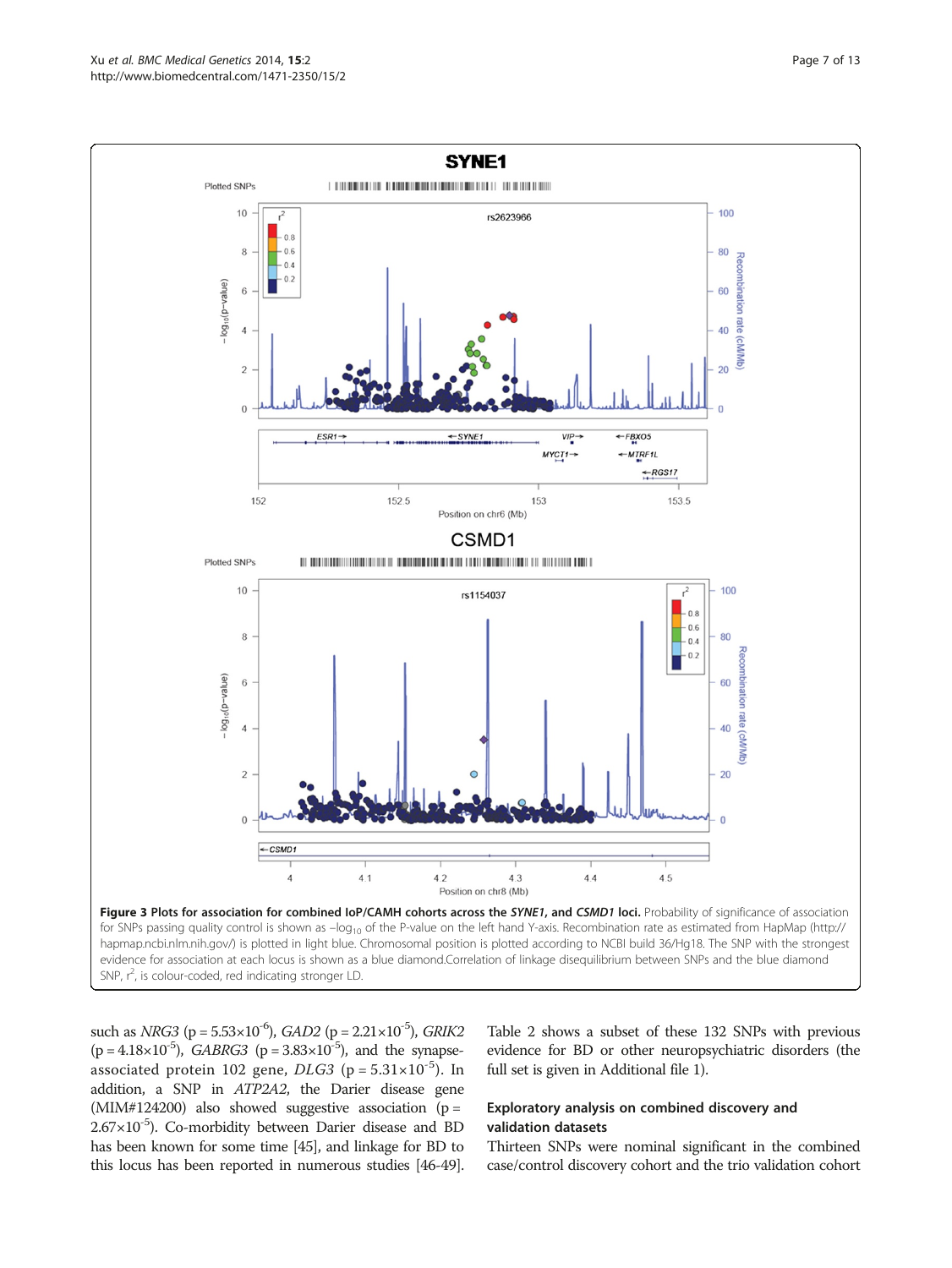<span id="page-7-0"></span>Table 2 Selected SNPs (based on location within gene encoding protein of known function or disease association) showing suggestive association with TdT analysis (p < 0.0001) to BD in our validation dataset (small family cohort)

| Chr. | <b>SNP</b> | bp            | A1/A2 | T/UT          |         | TDT OR P value | Chisg Gene |                   | Comments/MIM #                                                                                              |
|------|------------|---------------|-------|---------------|---------|----------------|------------|-------------------|-------------------------------------------------------------------------------------------------------------|
|      | rs575056   | 66522367      | СЛ    | 49/96         | 0.5104  | 9.5E-05        | 15.23      | PDE4B             | Protein interacts with DISC1, and is considered a candidate<br>gene for BD and SCZ; MIM 600127              |
|      | rs538336   | 66545251      | G/A   | 63/116 0.5431 |         | 7.45E-05 15.69 |            | PDF4B             | MIM 600127                                                                                                  |
| 6    | rs2852571  | 102108785 T/G |       | 96/47         | 2.043   | 4.18E-05 16.79 |            | GRIK <sub>2</sub> | Kainate glutamate receptor; homozygous mutations are<br>associated with intellectual disability; MIM 138244 |
| 10   | rs7074934  | 26571676      | G/A   | 4/28          | 0.1429  | 2.21E-05       | -18        | GAD <sub>2</sub>  | Glutamate decarboxylase, responsible for converting L-glutamic<br>acid to GABA; MIM 138275                  |
| 10   | rs17647803 | 83730201      | G/A   | 11/45         | 0.2444  | 5.53E-06       | 20.64      | NRG3              | Member of neuregulin gene family, associated with BD and<br>SCZ; MIM 605533                                 |
| 11   | rs1893050  | 84305742      | CЛ    | 3/24          | 0.125   | 5.31E-05       | 16.33      | DLG <sub>2</sub>  | Post-synaptic density protein; MIM 603583                                                                   |
| 12   | rs11065615 | 109214996     | T/C   | 2/23          | 0.08696 | 2.67E-05       | 17.64      | ATP2A2            | MIM 107840; Mutations in this gene cause Darier disease<br>(MIM 124200)                                     |
| 15   | rs140673   | 25155075      | C/A   | 8/35          | 0.2286  | 3.83E-05       | 16.95      | GABRG3            | GABA-A receptor; MIM 600233                                                                                 |
| 16   | rs7186123  | 81379253      | GЛ    | 20/54         | 0.3704  | 7.74E-05 15.62 |            | CDH13             | Cadherin gene associated with autism, also alcohol<br>dependency; MIM 601364                                |

The full list of 132 SNPs showing suggestive association (p < 0.0001) is given in Additional file [1:](#page-10-0) Table S3. Mendelian Inheritance in Man (MIM) number is included in comments, as a source of reference. Chr = chromosome; SNP = single nucleotide polymorphism; bp (base pair) indicates coordinates according to build hg18/ NCBI36. Alleles are indicated in A1/A2. Transmitted (T) and untransmitted (UT) allele counts are given (T/UT), also odds ratio (OR) for the transmission disequilibrium test) TDT, and chisquare (Chisq) value.

datasets with joint analysis  $p < 0.01$  (Table [3\)](#page-8-0). A sign test for the same direction of effect between discovery cohort and trio validation cohort was significant (p < 0.001). Several SNPs in this list overlap with candidate genes of interest in non-overlapping studies. These include SNP rs1154037 in CSMD1, for which the intronic SNP rs4875310 was suggestive significant in the Sklar et al. 2008 study ( $p = 3.74 \times 10^{-5}$ ), as well as other SNPs at CSMD1 in the Baum et al., 2008 study [[50\]](#page-12-0) (rs779105, NIMH cohort  $p = 0.0341$ , German cohort  $p = 0.0047$ ; rs7812884, NIMH cohort  $p = 0.0012$ , German cohort  $p = 0.0103$ ).

#### Pathway analysis

Using the set of 2155 genes identified by our association analysis, pathway analyses were performed with IPA. From the pathway analysis of the 2155 genes (1956 of them were mapped to the IPA database) with nominal associations, 30 pathways were significantly enriched for at a Benjamini-Hochberg corrected p-value of 0.05 (see Table [4\)](#page-9-0). Specific pathways involved in bipolar disorder (such as Neuropathic Pain Signaling, CREB Signaling in Neurons, etc.) were amongst the ones identified as most significant (Table [4\)](#page-9-0). Consequently, these results suggest that the genes identified by our association analysis have a high degree of biological relevance.

#### Conclusions

Our GWA study presented here represents a multi-staged analysis, combining case/control genome-wide genotype data from two "sister" studies with parallel recruitment strategies and identical genotyping platforms as a discovery

set, and using a family-based cohort consisting mainly of trios as a validation set. We reported our results by using suggestive significance  $(p < 0.0001)$  and nominal significance ( $p < 0.01$ ). This is based on the concern that the SNPs across the genome are not independent, so a simple Bonferroni adjustment may be too conservative. Although relatively few results were suggestive significant in both discovery and validation sets, several of the overlapping SNPs are in genes of much interest for neuropsychiatric disease. One SNP in particular (rs1154037) is located within the third intron of the CUB and Sushi multiple domains 1 gene (CSMD1), which has been implicated by at least two further (non-overlapping) BD GWA studies [\[37,](#page-11-0)[50](#page-12-0)]. CSMD1, which has also been associated with schizophrenia [[51](#page-12-0),[52](#page-12-0)], is a complement control-related gene, and supports the theory of diminished activity of immunity-related pathways in the brain as a disease mechanism for psychiatric disorders including BD [[53](#page-12-0)]. CSMD1 protein can inhibit the deposition of complement component C3 in vitro [[54](#page-12-0)], and thus impaired function may lead to impaired regulation of the classical complement cascade. Alternatively, it is also known that proteins involved in regulating complement control can also regulate synaptic function [[55,56\]](#page-12-0). Also of note, the neuropepetide Y gene, NYP, also identified by a nearby SNP in the joint discovery and validation analysis, was previously shown to be significantly down-regulated in the dorsolateral prefrontal cortex of psychosis patients [\[57\]](#page-12-0), and in prefrontal cortex of BD subjects [[58](#page-12-0)].

Analysis of associations from our discovery set shows strong support for the SYNE1 locus (Table [1;](#page-5-0) Figure [3](#page-6-0)),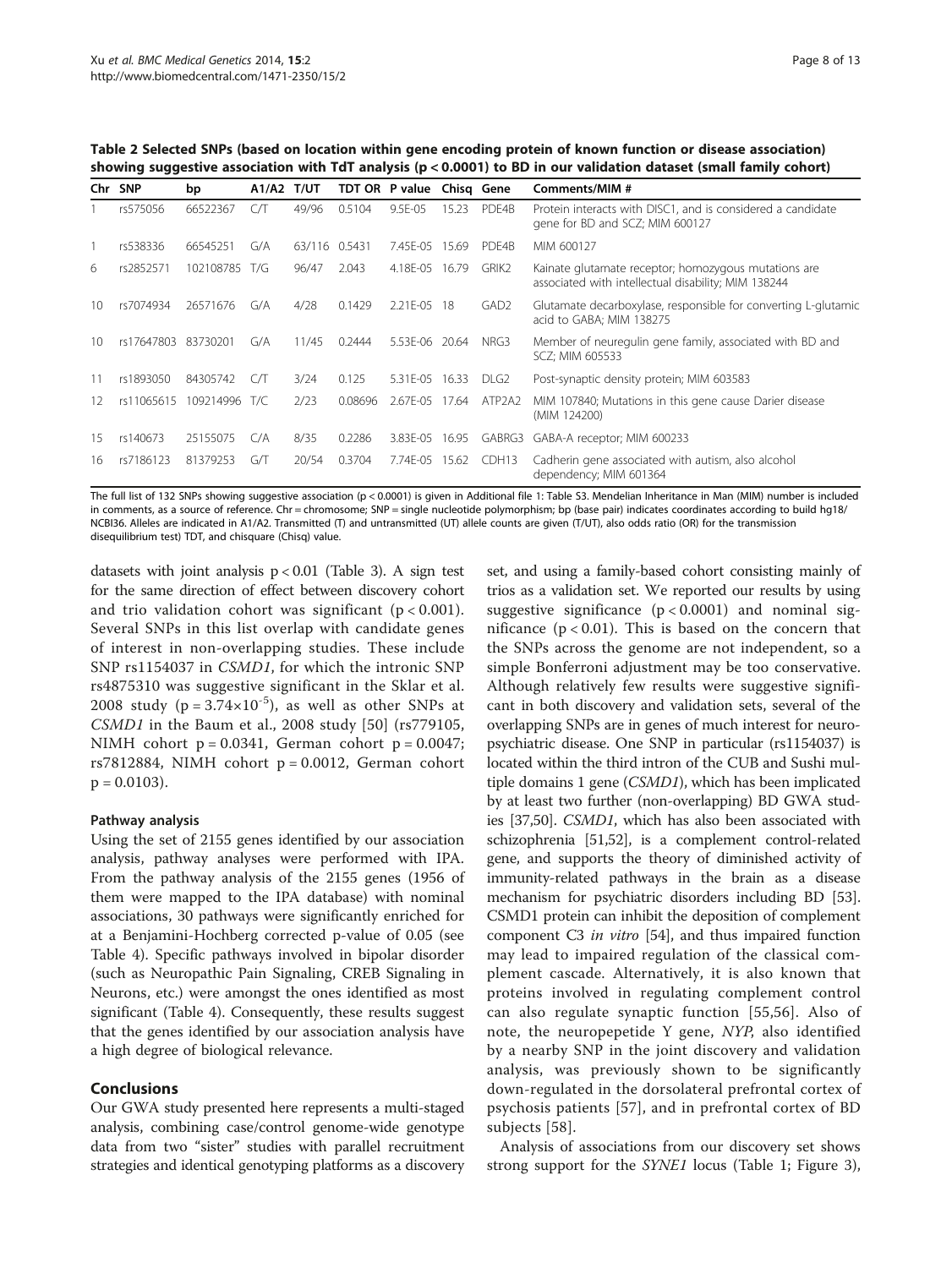|    | Chr SNP    | bp        | MAF    |         | MAF_UK MAF_CAN P-value: |           | P_UK     | P_CAN     | P-value:         | P-value: Gene |               | <b>Function/domains?</b>                                                |
|----|------------|-----------|--------|---------|-------------------------|-----------|----------|-----------|------------------|---------------|---------------|-------------------------------------------------------------------------|
|    |            |           |        |         |                         | discovery |          |           | validation joint |               |               |                                                                         |
|    | rs12564407 | 101581806 | 0.0372 | 0.0343  | 0.04089                 | 5.02E-04  | 0.03818  | 0.0034    | 1.13E-05         | 0.00004       | nr S1PR1      | Sphingosine-1-phosphate receptor 1; MIM 601974                          |
|    | rs17452017 | 163951301 | 0.0708 | 0.07484 | 0.066                   | 2.71E-04  | 0.002292 | 0.04094   | 1.00E-03         | 0.0003        | nr TMCO1      | Transmembrane and coiled-coil domains 1; MIM 614123                     |
| 2  | rs1564004  | 17962338  | 0.310  | 0.3233  | 0.295                   | 7.85E-04  | 0.02767  | 0.009408  | 4.09E-03         | 0.0006        | KCNS3         | Potassium voltage-gated channel; MIM 603888                             |
| 2  | rs6437044  | 157852441 | 0.346  | 0.3413  | 0.3516                  | 7.19E-04  | 0.05345  | 0.004589  | 4.18E-03         | 0.001         | <b>GALNT5</b> | N-acetylgalactosaminyltransferase 5                                     |
|    | rs7597971  | 166996418 | 0.314  | 0.303   | 0.3254                  | 5.46E-04  | 0.1141   | 0.0007991 | 3.93E-03         | 0.0007        | SCN7A         | Sodium channel, voltage-gated, type VII, alpha; MIM 182392              |
| 5. | rs4594899  | 1185216   | 0.446  | 0.4506  | 0.441                   | 2.39E-04  | 0.07997  | 0.0007831 | 7.96E-03         | 0.002         | nr SLC12A7    | Potassium/chloride transporter MIM 604879                               |
| 5. | rs643502   | 140565698 | 0.420  | 0.4059  | 0.4357                  | 9.18E-04  | 0.01301  | 0.03198   | 8.52E-03         | 0.001         | nr PCDHB12    | Protocadherin B12; MIM 606338                                           |
|    | rs272706   | 24119442  | 0.488  | 0.4854  | 0.4906                  | 3.91E-04  | 0.02933  | 0.005035  | 7.06E-03         | 0.007         | nr NPY        | Neuropeptide Y; MIM 162640                                              |
| 8  | rs1154037  | 4257636   | 0.0563 | 0.05561 | 0.05744                 | 1.15E-03  | 3.08E-05 | 0.6685    | 6.04E-03         | 0.003         | CSMD1         | CUB and Sushi multiple domains 1; MIM 608397                            |
|    | rs17041209 | 94684987  | 0.3276 | 0.3352  | 0.3189                  | 5.86E-03  | 0.006487 | 0.2539    | 4.68E-03         | 0.002         | NTN4          | Promotes neurite elongation from olfactory bulb explants; MIM<br>610401 |
| 14 | rs179524   | 30312602  | 0.223  | 0.2157  | 0.2307                  | 3.33E-04  | 0.002542 | 0.04466   | 8.09E-03         | 0.001         | nr SCFD1      | Sec1 family domain containing 1                                         |
| 16 | rs12443910 | 72711976  | 0.2943 | 0.316   | 0.2699                  | 3.05E-03  | 0.002753 | 0.2762    | 9.82E-03         | 0.005         | nr PSMD7      | Proteasome 26S subunit, non-ATPase, 7; MIM 157970                       |
| 20 | rs13039978 | 57581000  | 0.0490 | 0.04626 | 0.05205                 | 5.45E-04  | 0.1359   | 0.0007083 | 3.08E-03         | 0.001         | nr PHACTR3    | Phosphatase and actin regulator 3; MIM 608725                           |
|    | rs12564407 | 101581806 | 0.0372 | 0.0343  | 0.04089                 | 5.02E-04  | 0.03818  | 0.0034    | 1.13E-05         | 0.00004       | nr S1PR1      | Sphingosine-1-phosphate receptor 1; MIM 601974                          |

#### <span id="page-8-0"></span>Table 3 Most significant overlap between discovery set (case/controls) and validation set (families)

SNPs close to rs11540[37](#page-11-0), highlighted in bold, were positive in several other BD GWA studies [37,[50\]](#page-12-0), with no overlap in subjects. Where the SNP does not lie within a gene, the nearest coding gene is given (Nr = near). Chr = chromosome; SNP = single nucleotide polymorphism; bp (base pair) indicates coordinates according to build hg18/NCBI36; MAF = minor allele frequency, (also for UK and Canadian (CAN) sets). Mendelian Inheritance in Man (MIM) number, where available, is included with "function/domains?", as a source of reference.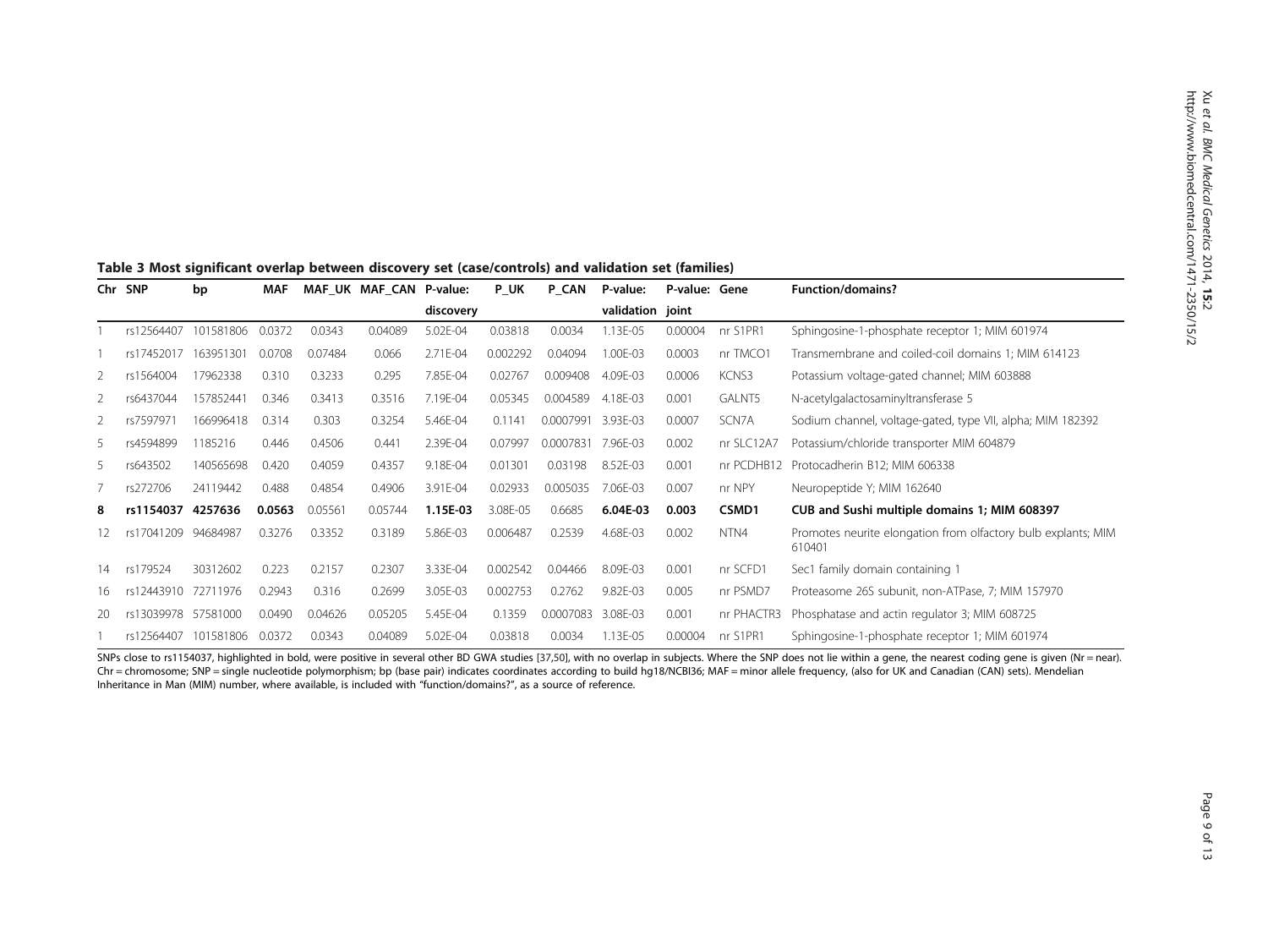<span id="page-9-0"></span>

| Ingenuity canonical pathways                                         | $-log(p)$ | $P$ (adj) | <b>Molecules</b>                                                                     |
|----------------------------------------------------------------------|-----------|-----------|--------------------------------------------------------------------------------------|
| Molecular Mechanisms of Cancer                                       | 4.54      | 0.003     | RAP2B,PLCB2,JAK1,DIRAS3,PIK3R1,SMAD3,TAB2,CCND1,MYC,PTK2, CTNNA2,CAMK2D,RHOG,RHOB    |
| Neuropathic Pain Signaling In Dorsal Horn Neurons                    | 4.42      | 0.003     | PLCB2,CAMK4,GRIA1,PIK3R1,GNA11,TAC1,GNA14,GRIA4,TACR1,CAMK2D,PIK3C3,CREB1,CAMK1G     |
| Calcium Signaling                                                    | 4.24      | 0.003     | RAP2B,CAMK4,CALM,GRIA1,TNNT2,HDAC9,CREB5,GRIA4,CABIN1,NFAT5,CAMK2D                   |
| Cellular Effects of Sildenafil (Viagra)                              | 4.2       | 0.003     | PLCB2,CAMK4,CALM1,CACNA1S,PDE3A,GNA11,GNA14,PDE4D                                    |
| Glutamate Receptor Signaling                                         | 4.15      | 0.003     | GRIN2B,CALML5,CAMK4,CALM1,SLC17A6,GRID2,GRIA1,GRIK3,SLC1A3,GRIA4,GNG7,               |
| Axonal Guidance Signaling                                            | 4.11      | 0.003     | PLCB2,PIK3R1,NTN1,PTK2,NCK2,EPHB1,SEMA3D,UNC5D                                       |
| ILK Signaling                                                        | 3.99      | 0.004     | MAP2K6,TMSL3,PPP2R2A,PIK3R1,DIRAS3,BMP2,HIF1A,CREB5,CCND1,PGF,PTK2,NCK2,MYC          |
| Nitric Oxide Signaling in the Cardiovascular System                  | 3.49      | 0.0108    | PDE2A,CALML5,GUCY1B2,CACNA1D,CAMK4,CALM1,GUCY1A3,CACNA1S,PIK3R1                      |
| Gap Junction Signaling                                               | 3.27      | 0.0150    | PLCB2,PIK3R1,GNA11,GNA14,TUBB2B,SP3,ADCY5,PIK3C3,PRKAR1B,CAV1,PRKCE,CTNNB1,ACTC1     |
| Role of NFAT in Cardiac Hypertrophy                                  | 3.23      | 0.0150    | MAP2K6,PLCB2,CAMK4,CALM1,PIK3R1,GNA11,HDAC9,GNA14                                    |
| BMP signaling pathway                                                | 3.19      | 0.0150    | CAMK4,GRB2,RRAS,BMP2,SMAD6,SMAD7,ZNF423,BMPR1B,JUN,PRKAR2B,MAP3K7,CREB1,PRKAR1B      |
| Dopamine-DARPP32 Feedback in cAMP Signaling                          | 3.17      | 0.0150    | PLCB2,CAMK4,CALM1,PPP2R2A,CACNA1S,GNA11,GNA14,CREB5,KCNJ4,ADCY5,CREB1,PRKAR1B        |
| CREB Signaling in Neurons                                            | 3.07      | 0.0161    | PLCB2,CAMK4,CALM1,PIK3R1,GRIA1,GRID2,GNA11,GNA14,CREB5,GRIA4,GNG7,GRIK5,CAMK2D,GRID1 |
| N-Glycan Biosynthesis                                                | 3.04      | 0.0161    | B4GALT4,ALG2,MGAT4A,MAN1C1,B4GALT1,ST6GAL2,MAN1A1,MGAT5,MAN1A2,MAN2A1,B4GALT5,FUT4   |
| cAMP-mediated signaling                                              | 3.04      | 0.0161    | AKAP12,CAMK4,CALM1,PTGER3,PDE3A,TAAR1,CREB5,CHRM3,CHRM1,PDE4D,HTR1B,CAMK2D,ADCY5     |
| Factors Promoting Cardiogenesis in Vertebrates                       | 2.98      | 0.0174    | SMAD2,FZD10,NOX4,TCF4,BMP2,FZD1,TCF3,FZD8,BMPR1B,MAP3K7 (includes EG:172842),PRKCE   |
| Melatonin Signaling                                                  | 2.89      | 0.0201    | MAP2K6,CALML5,PLCB2,CAMK4,MTNR1A,CALM1,GNA11,PLCL2,GNA14,CAMK2D,PRKAR2B,RORA         |
| Synaptic Long Term Potentiation                                      | 2.77      | 0.0235    | GRIN2B,CALML5,PLCB2,CAMK4,CALM1,RRAS,GRIA1,GNA11,ITPR1,CREB5,GRIA4,GRIN3A,GRM7       |
| Amyotrophic Lateral Sclerosis Signaling                              | 2.75      | 0.0235    | GRIN2B,CACNA1D,GDNF,CAPN11,GRID2,CACNA1S,GRIA1,PIK3R1,GRIK3,GRIA4,GRIN3A,PGF,GRIK5   |
| Phospholipase C Signaling                                            | 2.73      | 0.0235    | PLCB2,CAMK4,CALM1,DIRAS3,HDAC9,PLA2G2A,CREB5,GNG7,PLA2G4E,RHOG,NFAT5,RHOB,ADCY5      |
| PI3K Signaling in B Lymphocytes                                      | 2.73      | 0.0235    | PLCB2,CAMK4,CALM1,PIK3R1,GNA11,GNA14,PTPRC,NFAT5,JUN,CAMK2D,CREB1,IRS2,PPP3CA        |
| Synaptic Long Term Depression                                        | 2.7       | 0.0241    | PLCB2,PPP2R2A,GRID2,GRIA1,GNA11,PLA2G2A,GNA14,GRIA4,PLA2G4E,GRID1                    |
| PPARa/RXRa Activation                                                | 2.6       | 0.0290    | MAP2K6,PLCB2,NCOA6,SMAD3,GNA11,GNA14,IL6,CHD5,JUN,MAP3K7,ADCY5,PRKAR1B,PRKAA1        |
| TGF-ß Signaling                                                      | 2.44      | 0.0386    | MAP2K6,SMAD2,INHA,GRB2,RRAS,BMP2,SMAD3,SMAD6,SMAD7,ZNF423,GSC,BMPR1B,PIAS4           |
| Protein Kinase A Signaling                                           | 2.44      | 0.0386    | PLCB2,PDE3A,SMAD3,CREB5,PDE4D,NTN1,PTK2,CAMK2D,ADCY5,RYR3,PDE2A,YWHAE,PTCH1          |
| N-Glycan Degradation                                                 | 2.38      | 0.0426    | MANEA, GBA3, MAN1C1, SI, MAN1A1, HEXB, MAN1A2, MAN2A1                                |
| Regulation of IL-2 Expression in Activated and Anergic T Lymphocytes | 2.36      | 0.0430    | VAV2,SMAD2,CALML5,CAMK4,CALM1,GRB2,RRAS,SMAD3,MALT1,NFAT5,JUN,VAV3,ZAP70,MAPK10      |
| Wnt/β-catenin Signaling                                              | 2.32      | 0.0454    | FZD10,TCF4,PPP2R2A,TLE1,FZD1,SOX13,CCND1,SOX2,MYC,SOX9,JUN,NLK,MAP3K7                |
| Agrin Interactions at Neuromuscular Junction                         | 2.26      | 0.0498    | RRAS, ITGA6, ITGA3, LAMC1, PTK2, JUN, NRG3, ERBB4, MUSK, LAMB1, MAPK10               |
| Colorectal Cancer Metastasis Signaling                               | 2.25      | 0.0498    | FZD10,TCF4,JAK1,PTGER3,PIK3R1,DIRAS3,MMP16,SMAD3,FZD1,IL6,CCND1,GNG7,BIRC5,PGF       |

Ingenuity Pathway Analysis of the 1956 genes identified 30 significantly enriched pathways.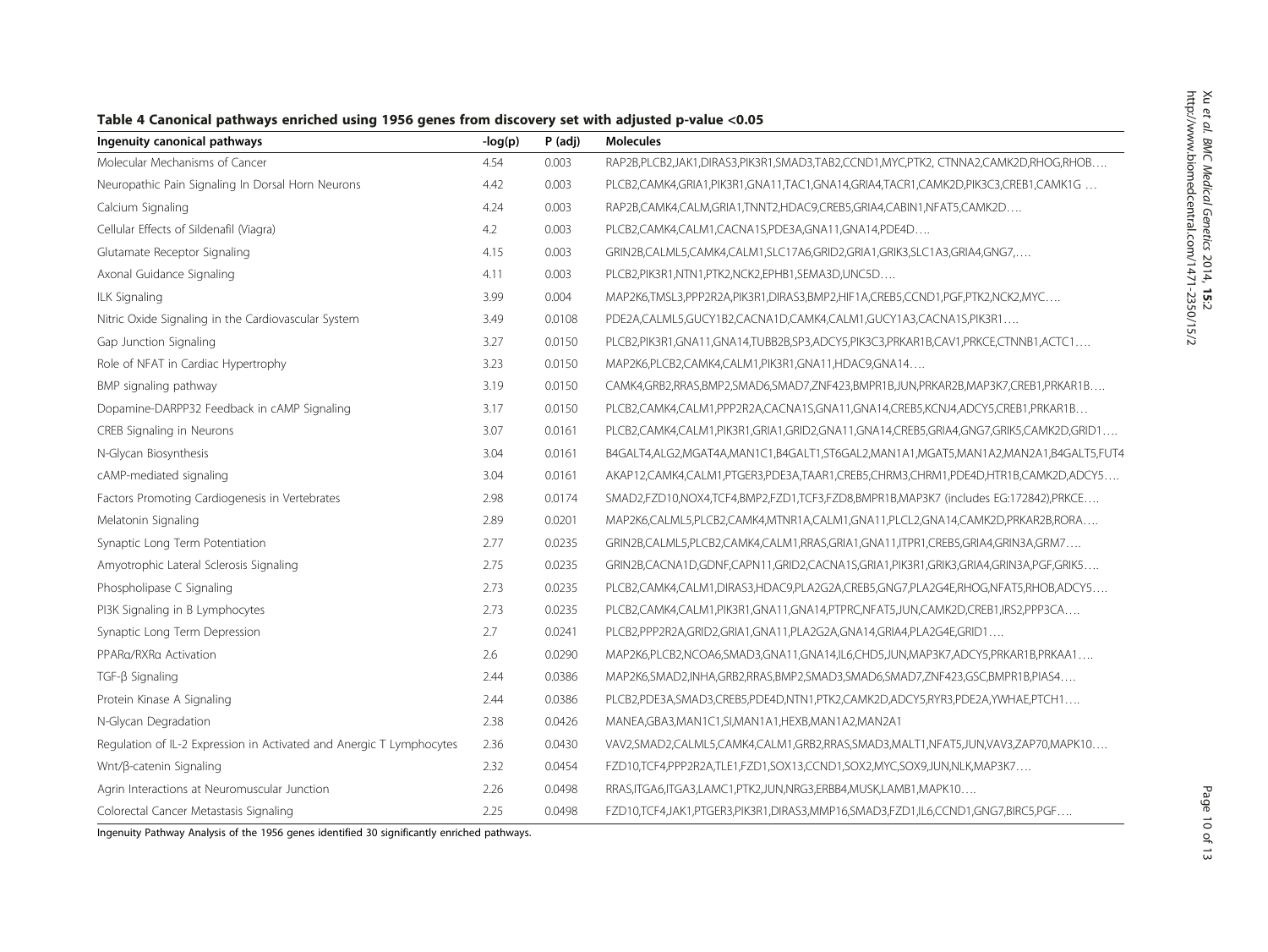<span id="page-10-0"></span>albeit not at genome-wide significance levels. SYNE1 has been implicated in a number of independent studies. Mutations of this gene are known as a cause for autosomal recessive spinocerebellar ataxia 8 (MIM 610743) and Emery-Dreifuss muscular dystrophy 4 (MIM 612998). SYNE1 encodes a nesprin-1 component of a complex that links the cytoskeleton and nucleoskeleton (reviewed in [[59](#page-12-0)]). However, several brain specific isoforms of rat Syne1 have been shown to localize to the postsynaptic side of synapses of glutamatergic neurons, and may be part of a mechanism of endocytosis of synaptic proteins, including glutamate receptors [\[60](#page-12-0)].

Our comparison with data from an independent BD GWAS from University College London showed joint suggestive significant loci at CDH13, PPP2R2C and IGFBP7 (McQuillin and Gurling, personal communication). Comparison with other published GWA studies for bipolar disorder, excluding those with partial overlap of subjects, appears to corroborate several loci and candidate genes, including CNTNAP5 [\[50](#page-12-0),[61\]](#page-12-0), ZNF804A [\[62](#page-12-0)], ZNF659 [[37](#page-11-0)], SORCS2 [[50](#page-12-0),[63,64](#page-12-0)], and ZNF536 [[61](#page-12-0)]. A full list is provided in the Additional file 1: Table S2). CNTNAP5, encoding another neurexin-like protein, has also been linked with autism [[65](#page-12-0)]. Interestingly, CDH13 was also suggestive significant in our validation set (rs7186123; p = 7.74E-5), however the odds ratio suggests this allele as protective, whereas for the suggestive significant SNPs at CDH13 in the discovery set the alleles appear mostly to be risk alleles (Additional file 1: Tables S1, S2 and S3).

Of the three zinc finger genes listed as loci showing suggestive significant association in our combined case/ control study and in other bipolar GWA studies, little is known about the function, except for ZNF536 on chromosome 19p13.3, which is highly expressed in the developing brain, and in cerebral cortex, hippocampus and hypothalamus and is believed to be a negative regulator of neuronal differentiation [\[66](#page-12-0)].

Suggestive association was seen at SNP rs4689410 within the gene  $PPP2R2C$  in our study ( $p = 5.96E-6$ ). This gene has been previously reported to be associated with BD [[38,39\]](#page-12-0), and has also shown modest association in the UCL study, for SNP  $rs13122929$  ( $p = 9.95E-4$ ; McQuillin and Gurling, personal communication). Disruption of this gene may also be a cause of autosomal dominant intellectual disability (ID) [[67](#page-12-0)]. This is one among a number of genes for which disruption may cause ID and for which common alleles may also be associated with risk for BD or SCZ (e.g. ANK3, TCF4 and NRXN1).

Interestingly, a number of well established GWAS candidate genes are not represented among our top 1000 pvalues, including CACNA1C, ANK3 and DGKH [\[50,64](#page-12-0)], or ODZ4 [[30\]](#page-11-0). This could reflect differences in the population in terms of heterogeneity of phenotype or ethnicity, or an issue of insufficient power to detect an effect, or effects due to differences in method of ascertainment. Conversely, a number of genes in our validation set show multiple SNPs with suggestive association that have not been reported elsewhere (Additional file 1: Table S4), including the brain-expressed genes, ADCY2, NCALD, WDR60, SCN7A, SPAG16. It will be of much interest to see whether support for these genes, for which no phenotype has previously been reported (Online Mendelian In-heritance in Man) [\[68\]](#page-12-0), increases in BD meta-studies, once the sample size exceeds the tens of thousands.

In summary, the findings here support several key genetic associations to genes for BD, such as CSMD1, SYNE1.

#### Additional file

[Additional file 1: Table S1.](http://www.biomedcentral.com/content/supplementary/1471-2350-15-2-S1.docx) SNPs from top 1000 from our combined CAMH/IoP GWAS for BPAD, for which at least one other non-overlapping GWAS also shows association at same gene. Table S2: Top 68 SNPs (showing suggestive association to BD: p < 0.0001) in our combined (CAMH and IoP) GWAS. Table S3. Top 132 SNPs (showing suggestive association to BD in our CAMH family cohort:  $p < 0.0001$ ). Table S4: Listing suggestive significant genic SNPs for combined Toronto and London GWAS for which there are 4 or more suggestive significant SNPs among the top 1000, and for which no other positive reports have been published to date Figure S1: Scree plot of principal components (PCs) of the genotypes in the case–control samples.

#### Competing interests

At the time of the study, authors FT, PM and JF were employees of GlaxoSmithKline (GSK). FT is currently affiliated with GSK. The other authors declare that they have no competing interests.

#### Authors' contributions

JBV, JS, JLK and WX conceived and designed the study. PM, FT designed the data collection with support for clinical data collection and analysis from PMc and AF. JF assisted with coordination of the sample and data collection. JS, SVP and GH assisted with the clinical data collection. WX and QC performed statistical procedures, with assistance in data analysis and interpretation from AN, JK, VD-L, AM and HMDG. JBV and WX drafted the manuscript with assistance from JK and SW-C. All authors read and approved the final manuscript.

#### Acknowledgements

We wish to thank all subjects for their cooperation with the study. This study was supported through funding from the Canadian Institutes of Health Research, MOP-172013. The collection of the case control cohorts was supported by funding from GlaxoSmithKline. We also wish to thank the following for their assistance and support for the data collection: Nicole King, Michael Sherman, Laura Miler, Pam Zuker, Masood Zanganeh, Mona Nouroozifar, Cara Morrison, Tricia Sicard, David Sibony, and Sajid Shaikh. The authors wish to acknowledge Alexandre Petit and Francois Bacot of the genotyping platform of the McGill University and Génome Québec Innovation Centre for their technical assistance.

#### Author details

1 Dalla Lana School of Public Health, University of Toronto, Toronto, Canada. 2 MRC SGDP Centre, King's College London, Institute of Psychiatry, De Crespigny Park, London SE5 8AF, UK. <sup>3</sup> Cancer Care Ontario, Toronto, Canada.<br><sup>4</sup> Nourogenesics Section, Campbell Family Mental Hoalth Peseasch Institute. <sup>4</sup>Neurogenetics Section, Campbell Family Mental Health Research Institute, Centre for Addiction and Mental Health (CAMH), R-32, 250 College Street, Toronto, ON M5T 1R8, Canada. <sup>5</sup>Department of Psychiatry, University of Toronto, Toronto, Canada. <sup>6</sup>The Institute of Medical Science, University of Toronto, Toronto, Canada. <sup>7</sup> Centre for Addiction and Mental Health (CAMH), Toronto, Canada. <sup>8</sup>GSK Research & Development, Medical Genetics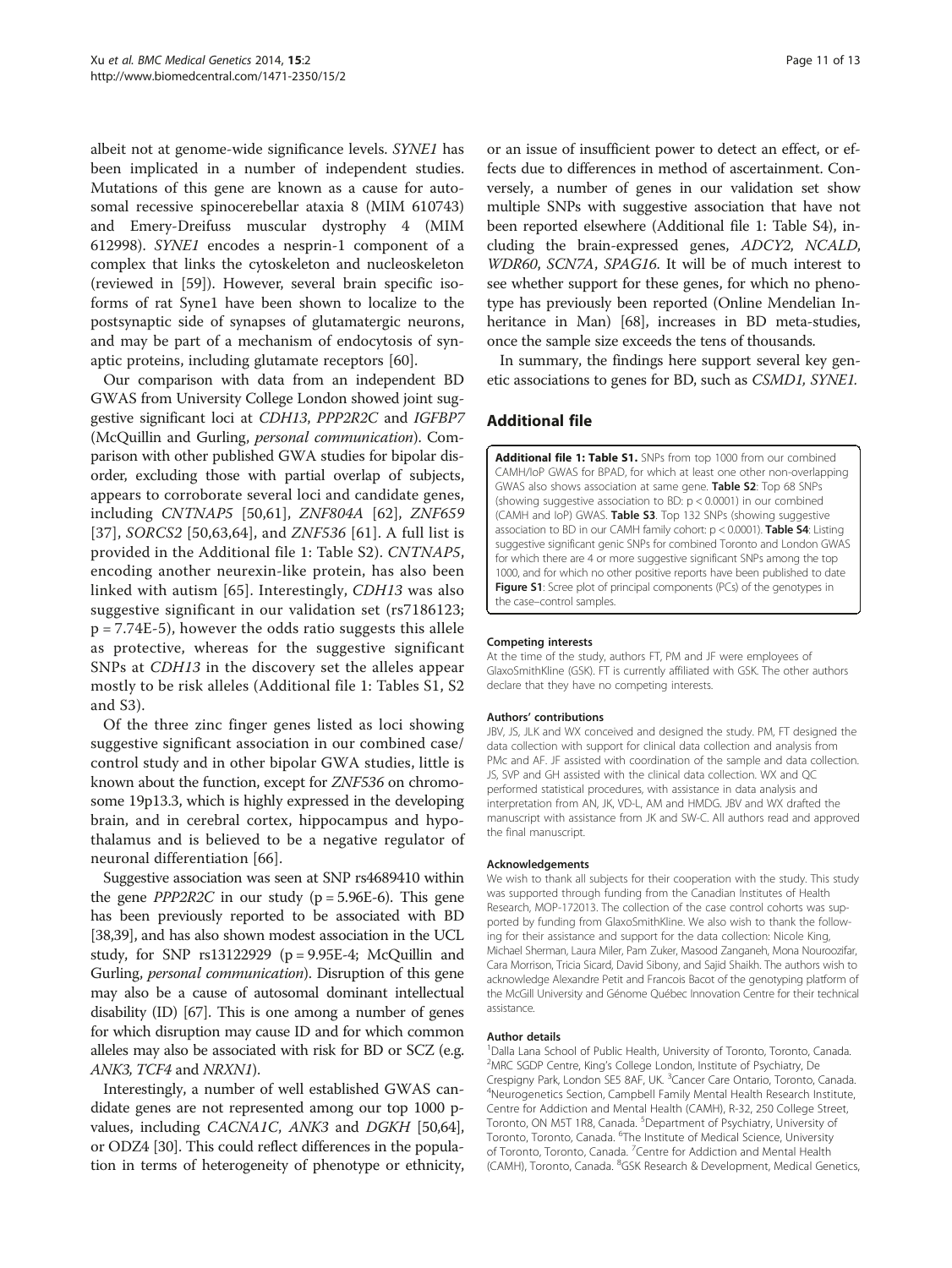<span id="page-11-0"></span>Clinical Pharmacology and Discovery Medicine, Via Fleming 4, Verona, Italy. 9 Exploratory Medicine & Early Development, NeuroSearch, Copenhagen, Denmark. <sup>10</sup>Molecular Psychiatry Laboratory, Mental Health Sciences Unit, Faculty of Brain Sciences, University College London, London, UK. <sup>11</sup>The Centre for Applied Genomics, The Hospital for Sick Children Research Institute, Toronto, Canada. 12GSK Research & Development, Medical Genetics, Clinical Pharmacology and Discovery Medicine, Greenford Road, Greenford, Middlesex UB6 OHE, UK.

#### Received: 10 January 2013 Accepted: 20 December 2013 Published: 4 January 2014

#### References

- 1. American Psychiatric Association: Diagnostic and Statistical Manual of Mental Disorders. 4th edition. USA: American Psychiatric Association; 2000. Text Revision (DSM-IV-TR®).
- Regier DA, Farmer ME, Rae DS, Locke BZ, Keith SJ, Judd LL, Goodwin FK: Comorbidity of mental disorders with alcohol and other drug abuse. Results from the Epidemiologic Catchment Area (ECA) Study. JAMA 1990, 264:2511–2518.
- 3. Pini S, De Queiroz V, Pagnin D, Pezawas L, Angst J, Cassano GB, Wittchen HU: Prevalence and burden of bipolar disorders in European countries. Eur Psychopharmacol 2005, 15:425–434.
- 4. Sajatovic M: Bipolar disorder: disease burden. Am J Manag Care 2005, 11(Suppl 3):S80–S84.
- 5. McGuffin P, Katz R: The genetics of depression and manic-depressive disorder. Br J Psychiatry 1989, 155:294–304.
- 6. Craddock N, Jones I: Genetics of bipolar disorder. J Med Genet 1999, 36:585–594.
- 7. Craddock N, Forty L: Genetics of affective (mood) disorders. Eur J Hum Genet 2006, 14:660–668.
- 8. Kendler KS: Preparing for gene discovery: a further agenda for psychiatry. Arch Gen Psychiatry 1999, 56:554–555.
- 9. Rutter M, Plomin R: Opportunities for psychiatry from genetic findings. Br J Psychiatry 1997, 171:209–219.
- 10. Lee KW, Woon PS, Teo YY, Sim K: Genome wideassociation studies (GWAS) and copy number variation (CNV) studies of the major psychoses: what have we learnt? Neurosci Bio behav Rev 2012, 36:556–557.
- 11. Tozzi F, Manchia M, Galwey NW, Severino G, Del Zompo M, McGuffin P, Kennedy JL, Reid I, Day R, Vincent J, Farmer A, Muglia P: Admixture analysis of bipolar disorder age at onset. Psychiatry Res 2011, 185:27–32.
- 12. Mundo E, Zai G, Lee L, Parikh SV, Kennedy JL: The 5HT1Dbeta receptor gene in bipolar disorder: a family-based association study. Neuropsychopharmacology 2001, 25:608–613.
- 13. Wing JK, Babor T, Brugha T, Burke J, Cooper JE, Giel R, Jablenski A, Regier D, Sartorius N: SCAN. Schedules for Clinical Assessment in Neuropsychiatry. Arch Gen Psychiatry 1990, 47:589-593.
- 14. Leckman JF, Sholomskas D, Thompson WD, Belanger A, Weissman MM: Best estimate of lifetime psychiatric diagnosis: a methodological study. Arch Gen Psychiatry 1982, 39:879-883.
- 15. McGuffin P, Farmer A, Harvey I: A polydiagnostic application of operational criteria in studies of psychotic illness. Development and reliability of the OPCRIT system. Arch Gen Psychiatry 1991, 48:764-770.
- 16. Gaysina D, Cohen-Woods S, Chow PC, Martucci L, Schosser A, Ball HA, Tozzi F, Perry J, Muglia P, Kennedy JL, King N, Vincent JB, Parikh SV, Strauss J, Craig IW, McGuffin P, Farmer A: Association analysis of DAOA and DAO in bipolar disorder: results from two independent case–control studies. Bipolar Disord 2010, 12:579–581.
- 17. Carter TD, Mundo E, Parikh SV, Kennedy JL: Early age at onset as a risk factor for poor outcome of bipolar disorder. J Psychiatr Res 2003, 37:297-303.
- 18. Müller DJ, de Luca V, Sicard T, King N, Strauss J, Kennedy JL: Brain-derived neurotrophic factor (BDNF) gene and rapid-cycling bipolar disorder: family-based association study. Br J Psychiatry 2006, 189:317–323.
- 19. Purcell S, Neale B, Todd-Brown K, Thomas L, Ferreira MA, Bender D, Maller J, Sklar P, de Bakker PI, Daly MJ, Sham PC: PLINK: a tool set for wholegenome association and population-based linkage analyses. Am J Hum Genet 2007, 81:559–575.
- 20. Patterson N, Price AL, Reich D: Population Structure and Eigenanalysis. PLoS Genet 2006, 2:e190.
- 21. Laird NM, Lange C: Family-based designs in the age of large-scale geneassociation studies. Nat Rev Genet 2006, 7:385–394.
- 22. Browning B, Browning S: A unified approach to genotype imputation and haplotype-phase inference for large data sets of trios and unrelated individuals. Am J Hum Genet 2009, 84:210–223.
- 23. HapMap3 phasing data. [ftp://ftp.ncbi.nlm.nih.gov/hapmap//phasing/2009-](ftp://ftp.ncbi.nlm.nih.gov/hapmap//phasing/2009-02_phaseIII/HapMap3_r2/CEU/TRIOS/) [02\\_phaseIII/HapMap3\\_r2/CEU/TRIOS/.](ftp://ftp.ncbi.nlm.nih.gov/hapmap//phasing/2009-02_phaseIII/HapMap3_r2/CEU/TRIOS/)
- 24. Spielman RS, McGinnis RE, Ewens WJ: Transmission test for linkage disequilibrium: the insulin gene region and insulindependent diabetes mellitus (IDDM). Am J Hum Genet 1993, 52:506–516.
- 25. Gauderman WJ: Sample size requirements for matched case–control studies of gene-environment interaction. Stat Med 2002, 21:35–50.
- 26. Gauderman WJ: Candidate gene association studies for a quantitative trait, using parent-offspring trios. Genet Epidemiol 2003, 25:327–338.
- 27. Kazeem GR, Farrall M: Integrating case-control and TDT studies. Ann Hum Genet 2005, 69:329–335.
- 28. WellcomeTrust Case Control Consortium; Australo-Anglo-American Spondylitis Consortium(TASC), Burton PR, Clayton DG, Cardon LR, Craddock N, Deloukas P, Duncanson A, Kwiatkowski DP, McCarthy MI, Ouwehand WH, Samani NJ, Todd JA, Donnelly P, Barrett JC, Davison D, Easton D, Evans DM, Leung HT, Marchini JL, Morris AP, Spencer CC, Tobin MD, Attwood AP, Boorman JP, Cant B, Everson U, Hussey JM, Jolley JD, Knight AS, Koch K, et al: Association scan of 14,500 nonsynonymous SNPs in four diseases identifies autoimmunity variants. Nat Genet 2007, 39:1329-1337.
- 29. Scott LJ, Muglia P, Upmanyu R, Guan W, Flickinger M, Kong X, Tozzi F, Li J, Burmeister M, Absher D, Thompson RC, Francks C, Meng F, Antoniades A, Southwick AM, Schatzberg A, Bunney W, Barchas J, Jones E, Day R, Matthews K, McGuffin P, Kennedy JL, Middleton L, Roses A, Watson SJ, Vincent J, Myers RM, Farmer A, Akil H, et al: Genome-wide association and meta-analysis of bipolar disorder in European ancestry samples. Proc Natl Acad Sci USA 2009, 106:7501-7506.
- 30. Sklar P, Ripke S, Scott LJ, Andreassen OA, Cichon S, Craddock N, Edenberg HJ, Nurnberger JI Jr, Rietschel M, Blackwood D, Corvin A, Flickinger M, Guan W, Mattingsdal M, McQuillin A, Kwan P, Wienker TF, Daly M, Dudbridge F, Holmans PA, Lin D, Burmeister M, Greenwood TA, Hamshere ML, Muglia P, Smith EN, Zandi PP, Nievergelt CM, McKinney R, Shilling PD, et al: Largescale genome-wide association analysis of bipolar disorder identifies a new susceptibility locus near ODZ4. Nat Genet 2011, 43:977-983.
- 31. McMahon FJ, Akula N, Schulze TG, Muglia P, Tozzi F, Detera-Wadleigh SD, Steele CJM, Breuer R, Strohmaier J, Wendland JR, Mattheisen M, Muhleisen TW, Maier W, Nothen MM, Cichon S, Farmer A, Vincent JB, Holsboer F, Preisig M, Rietschel M: The Bipolar Disorder Genetics (BiGs) Consortium: Meta-analysis of genome-wide association data detects a risk locus for major mood disorders on chromosome 3p21.1. Nat Genet 2010, 42:128–131.
- 32. Francks C, Muglia P, Tozzi F, Farmer A, Vincent JB, Rujescu D, St Clair D: Population-based linkage analysis of schizophrenia and bipolar case– control cohorts identifies a potential susceptibility locus on 19q13. Mol Psychiatry 2010, 15:319–325.
- 33. Beyene J, Hu P, Hamid JS, Parkhomenko E, Paterson AD, Tritchler D: athway-based analysis of measures of explained variation in a genomewide case–control association study of rheumatoid arthritis. BMC Proc 2009, 3(Suppl7):S128.
- 34. Benjamini Y, Hochberg Y: Controlling the false discovery rate: a practical and powerful approach to multiple testing. J R Stat Soc Ser B 1995, 57:289–300.
- 35. Liu Y, Blackwood DH, Caesar S, De Geus EJ, Farmer A, Ferreira MA, Ferrier IN, Fraser C, Gordon-Smith K, Green EK, Grozeva D, Gurling HM, Hamshere ML, Heutink P, Holmans PA, Hoogendijk WJ, Hottenga JJ, Jones L, Jones IR, Kirov G, Lin D, McGuffin P, Moskvina V, Nolen WA, Perlis RH, Posthuma D, Scolnick EM, Smit AB, Smit JH, Smoller JW, et al: Meta-analysis of genome-wide association data of bipolar disorder and major depressive disorder. Mol Psychiatry 2011, 16:2-4.
- 36. Ferreira MA, O'Donovan MC, Meng YA, Jones IR, Ruderfer DM, Jones L, Fan J, Kirov G, Perlis RH, Green EK, Smoller JW, Grozeva D, Stone J, Nikolov I, Chambert K, Hamshere ML, Nimgaonkar VL, Moskvina V, Thase ME, Caesar S, Sachs GS, Franklin J, Gordon-Smith K, Ardlie KG, Gabriel SB, Fraser C, Blumenstiel B, Defelice M, Breen G, Gill M, et al: Collaborative genome-wide association analysis supports a role for ANK3 and CACNA1C in bipolar disorder. Nat Genet 2008, 40:1056–1058.
- 37. Sklar P, Smoller JW, Fan J, Ferreira MA, Perlis RH, Chambert K, Nimgaonkar VL, McQueen MB, Faraone SV, Kirby A, de Bakker PI, Ogdie MN, Thase ME, Sachs GS, Todd-Brown K, Gabriel SB, Sougnez C, Gates C, Blumenstiel B, Defelice M, Ardlie KG, Franklin J, Muir WJ, McGhee KA, MacIntyre DJ, McLean A, VanBeck